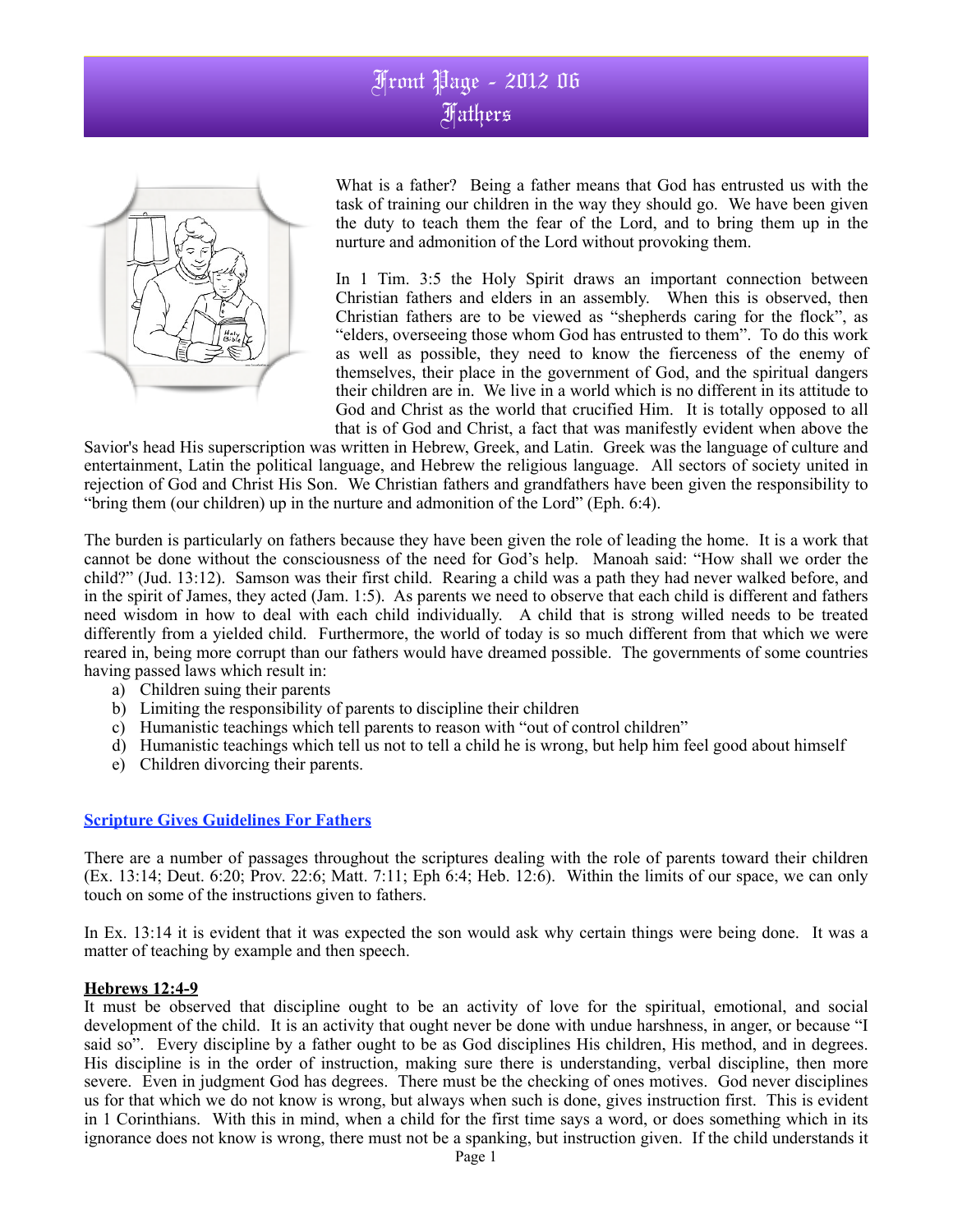# Front Page - 2012 06 **Fathers**

is wrong and continues, then the discipline must be progressed. There must be great care taken in the type of punishment administered.

## **Colossians 3:21**

A father is not to provoke his children to wrath. This means that a father is not to purposefully do things that agitate the child to the point where the child becomes angry or discouraged and bitter (cf. Col. 3:21). A child must not be tormented for no other reason than just for the sake of tormenting them. Such activity could be by promising a child something and then failing to keep the promise or to hold out something for a child and then withdraw it. An illustration may help here. When my dad was a child they were very poor. Grandpapa was a drunk and money was very scarce. One day an uncle held out a sizable piece of money toward the child and said: "Have you ever seen one of these?" The child said "no". The uncle then said: "I thought so" and put the money back in his pocket. The child never forgot it. That is provoking a child to anger and resentment. Another way in which children can be provoked is by making God to be a spoilsport, that is, when the child asks to do something, you then say: "God would not like you doing that". In many cases, there is a fine line between the two that a father must avoid to keep from provoking his children to wrath.

Children have been provoked to anger and resentment against God because of the father's absence. While I cannot judge, the stark reality is that many a child has angrily rejected the ways of a father and God because father is simply too busy climbing the corporate ladder or pursuing personal hobbies. In many homes the father is hypocritical, demanding things of his family that he does not demand of himself. Children learn by example**.**

### **Ephesians 6:4**

Another aspect of a father's responsibility is to bring his children up in the nurture and admonition of the Lord. In the government of God the man is to be the head of the home (this does not mean he is the big boss, for he also is under Christ). Among other roles, man is to be the spiritual head of the home and in the local church (cf. Eph. 5:22-24; 1 Cor. 11:3). The presence of the living Christ should be manifested by and through him in the character of the home. Such a home will be marked by a God consciousness in its training, unity and purpose. This is what is meant by "the nurture and admonition of the Lord". He is expected to nurture his children intellectually, emotionally, nutritionally, but above all these, he is to nurture them spiritually. The greatest legacy he can pass on to his children is a God consciousness.

The sight when the elders brought their gifts for the consecration of the altar, all Israel stood by with their little ones. It was a place of learning, not amusement, for the children. When this sacred and solemn ceremony was proceeding, would any think that the children were playing with their dune buggies in the sand? I fear we have lost the responsibility of having our children sit reverently in the Lord's supper. Part of the problem is fathers fail to have a family altar at home.

## **Christian Fathers Who, On a Major Point, Dishonored God**

- 1) The Christian church needs fathers who will not pitch their tents toward Sodom as did ancient Lot. When time came for the separation of Abraham and Lot, Lot clearly made a choice indicating his materialism and good business sense. Where did he learn about the "well watered plain of Egypt"? It was from his uncle Abraham, for when there was the famine Abraham went down into Egypt (Gen. 13:10-13). Sodom was not a prosperous place for the raising of a family (2 Pet. 2:7-8). If righteous Lot was tormented day to day by the wickedness surrounding him, just think about the effect this would have on his family. Genesis 19 seems to indicate that some of Lot's children chose to remain behind and not leave with Lot. All too often fathers make many of life's decisions with materialism as the dominant factor.
- 2) The Christian church does not need fathers who will not restrain their children like Eli of old (1 Sam. 2:12, 17, 24). The reason they were so wicked was because Eli "restrained them not" (1 Sam. 3:13). Ours is a permissive age. Many boys and girls grow up and never see daddy set out a boundary line for their actions, they never hear daddy say "no" to their demands, they never feel his weight behind corporal punishment.